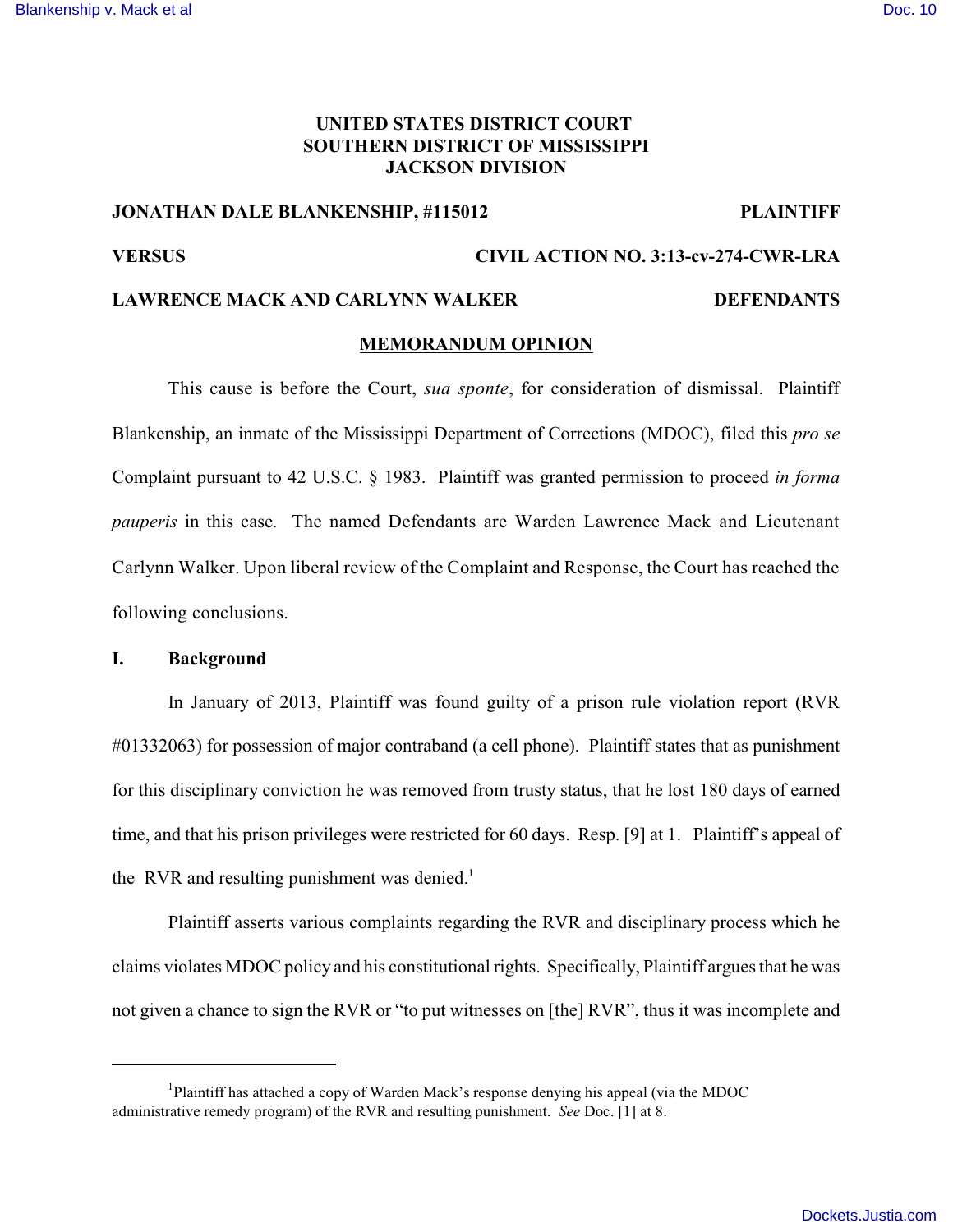contained numerous errors. Compl. [1] at 4-5. Plaintiff complains that the disciplinary hearing officer "would not give [him] a chance to speak at all" in his defense, but then he states that he "pointed all this out at [the] hearing ... but was still found guilty." *Id.* Plaintiff also complains that despite these errors, Warden Mack failed to overturn the guilty finding when he denied Plaintiff's appeal of the disciplinary action via the prison administrative remedy program. As relief, Plaintiff is requesting monetary damages, reinstatement of his trusty status, and expungement of the disciplinary proceedings from his prison record which would presumably result in the restoration of his lost earned time.

#### **II. Analysis**

The *in forma pauperis* statute mandates dismissal "at any time" if the Court determines an action "fails to state a claim on which relief may be granted" or "is frivolous or malicious." *See* 28 U.S.C. § 1915 (e)(2)(B). The Fifth Circuit deems a complaint to be frivolous "if it lacks an arguable basis in law or fact or if there is no realistic chance of ultimate success." *Henthorn v. Swinson*, 955 F.2d 351, 352 (5th Cir. 1992). Since the Court has permitted Plaintiff Blankenship to proceed *in forma pauperis* in this action, his Complaint is subject to the case screening procedures set forth in 28 U.S.C. § 1915(e)(2).

#### **A. Habeas Corpus Claims**

Initially, the Court notes that the appropriate legal vehicle to attack unconstitutional prison administrative procedures or conditions of confinement is 42 U.S.C. § 1983. *See Cook v. Tex. Dep't of Criminal Justice Transitional Planning Dep't,* 37 F.3d 166, 168 (5th Cir. 1994). In contrast, habeas corpus provides the exclusive federal remedy available to a state prisoner challenging the fact or duration of his confinement and seeking a speedier or immediate release from incarceration.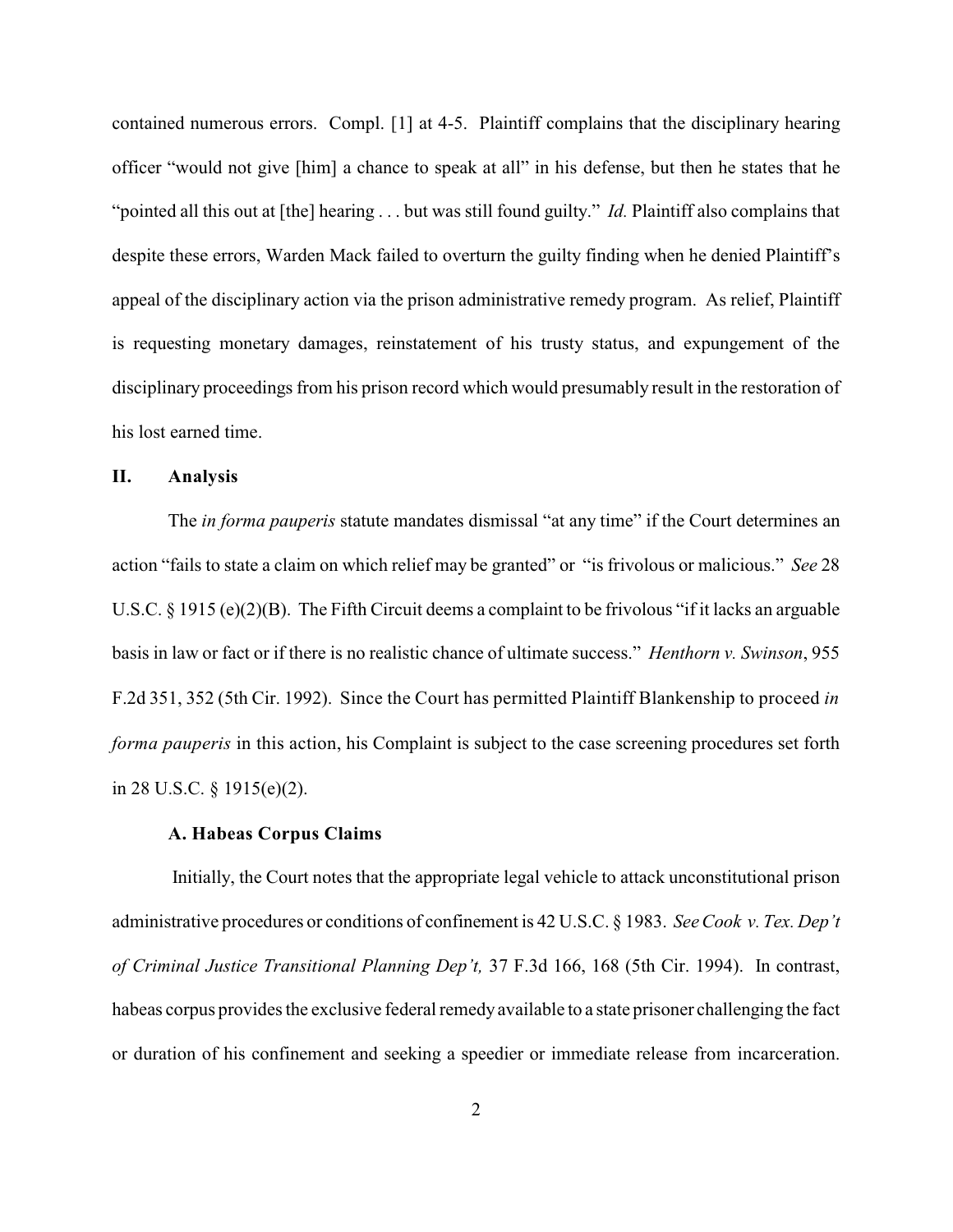*Preiser v. Rodriguez*, 411 U.S. 475, 500 (1973); *see also Wilkinson v. Dotson*, 544 U.S. 74, 78  $(2005)$ (internal quotations omitted)(finding a "prisoner in state custody cannot use a  $\S$  1983 action to challenge the fact or duration of his confinement"). Plaintiff must pursue claims that affect his eligibility for, or entitlement to, accelerated release through habeas corpus. *Cook*, 37 F.3d at 166 (citing *Johnson v. Pfeiffer*, 821 F.2d 1120, 1123 (5th Cir. 1987)).

The restoration of 180 days of earned time or sentence credits to an inmate would result in the inmate receiving an accelerated release from incarceration.<sup>2</sup> As such, Plaintiff must pursue his request for the restoration of his earned time through a petition for habeas corpus relief. *See Edwards v. Balisok*, 520 U.S. 641, 648 (1997)(holding that habeas corpus is the exclusive remedy for a claim for restoration of good-time credits); *Clarke v. Stalder*, 154 F.3d 186, 189 (5th Cir. 1998)(en banc)(finding inmate "cannot . . . recover good-time credits lost in a prison disciplinary proceeding" in a § 1983 civil action). Therefore, Plaintiff's habeas corpus claims for the restoration of 180 days of earned time will be dismissed from this § 1983 case, without prejudice.

#### **B. Section 1983 Claims**

Initially, the Court notes that trusty status is a classification or custody level within MDOC. *See* Miss. Code Ann. §47-5-138.1 (trusty status is defined by the classification board of the Department of Corrections). An inmate does not have a constitutionally protected interest in his

 $^{2}$ "[A]n inmate may receive an earned time allowance ... for each thirty days served if the department [MDOC] determines that the inmate has complied with the good conduct and performance requirements of the earned time allowance program." Miss.Code Ann § 47-5-138 (5). Furthermore, as explained by the Mississippi Supreme Court, "[t]rusty time is a reduction in sentence which may be granted in addition to any other administrative reduction in sentence to an offender in trusty status as defined by the classification board of MDOC." *Golden v. Epps*, 958 So.2d 271, 274 n.2 (Miss.2007) (citing Miss.Code Ann. § 47-5-138.1).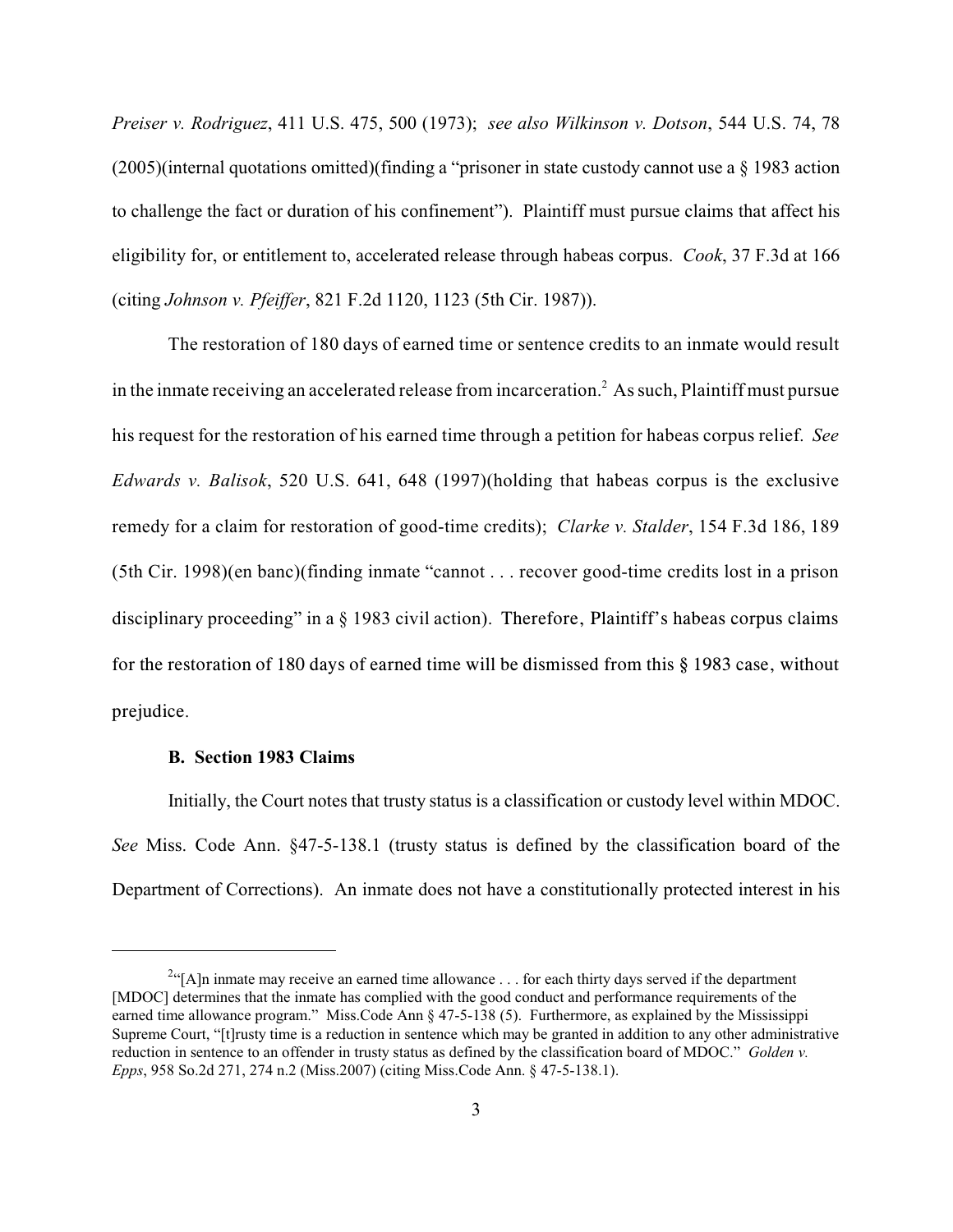custodial classification. *Harper v. Showers*, 174 F.3d 716, 719 (5th Cir.1999). Therefore, Plaintiff does not have a constitutional right to be placed in trusty status. *See McCord v. Maggio*, 910 F.2d 1248, 1250-51 (5th Cir.1990)(finding classification of prisoners is well within the broad discretion of prison officials and should be "free from judicial intervention"). Nor is an inmate entitled to constitutional protections when his prison privileges are restricted as punishment for a disciplinary violation. *See Madison v. Parker*, 104 F.3d 765, 767-68 (5th Cir. 1997)(finding restriction on prison privileges is merely a change in the conditions of an inmate's confinement). The Fifth Circuit has specifically addressed the loss or restriction of most prison privileges and determined that protection under the Due Process Clause is not available. *See Lewis v. Dretke*, No. 02-40956, 2002 WL 31845293, at \*1 (5th Cir. 2002)(finding restrictions on commissary, telephone, recreation, and library privileges as well as attendance at religious services, resulting from allegedly false disciplinary charges does not implicate due process); *Berry v. Brady*, 192 F.3d 504, 508 (5th Cir. 1999)(holding inmate has no constitutional right to visitation privileges). In sum, Plaintiff does not have a constitutionally protected right to a particular classification level, like trusty status, or privileges associated with a particular custody level while in prison.

Furthermore, as set forth in *Heck v. Humphrey,* 512 U.S. 477 (1994), a prisoner cannot bring a § 1983 action based on a conviction until that conviction "has been reversed on direct appeal, expunged by executive order, or otherwise declared invalid in a state collateral proceeding or by the issuance of a federal writ of habeas corpus, if a favorable judgment would necessarily imply the invalidity of the prisoner's conviction or the length of his confinement." *Clarke*, 154 F.3d at 189 (internal quotations omitted)(citing *Heck*, 512 U.S. at 486-87). A prison disciplinary decision that results in a change to the prisoner's sentence is considered a conviction for purposes of *Heck. Id.*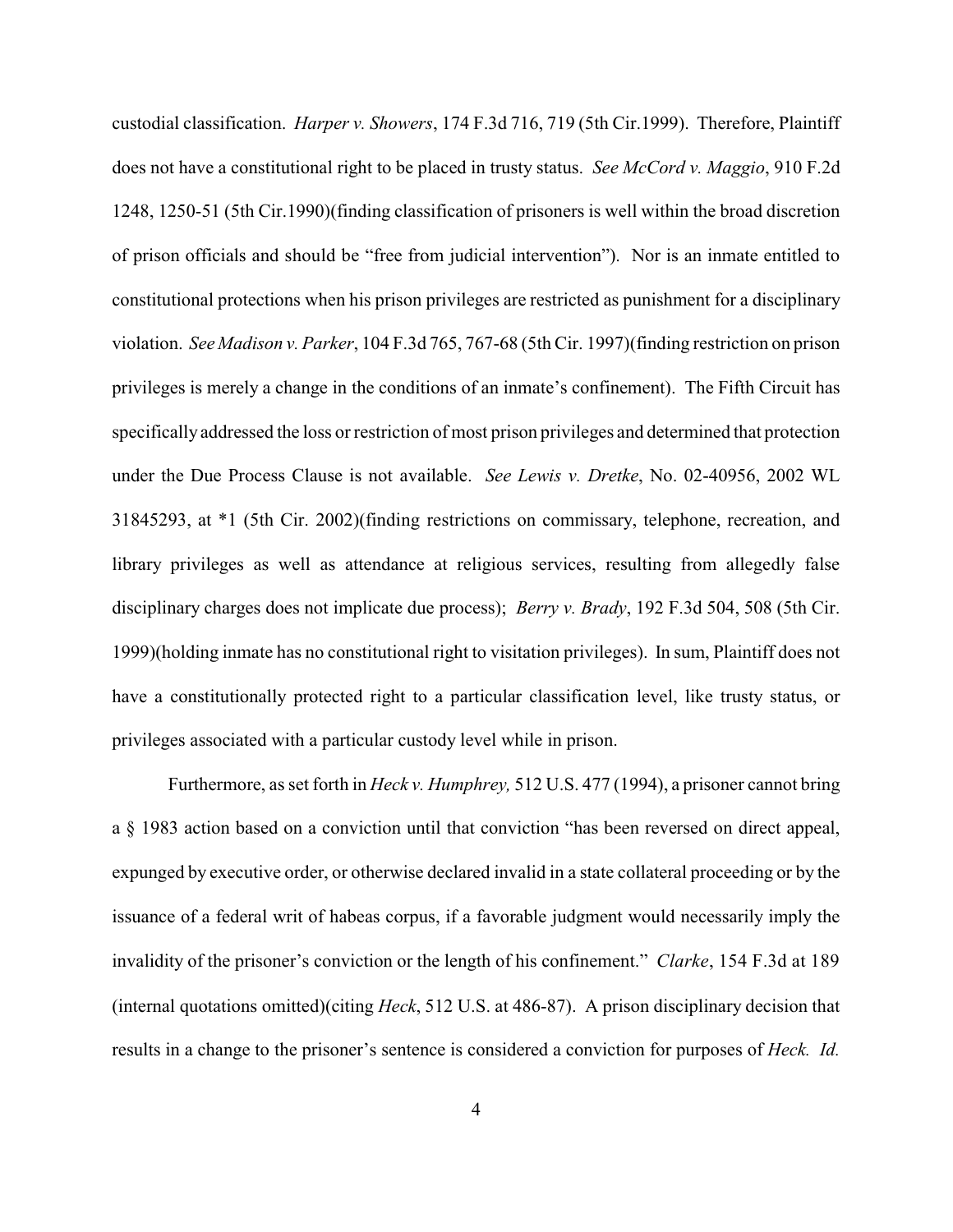Therefore, a prisoner's claims for declaratory relief and money damages based on alleged defects in his disciplinary process are barred by the *Heck* doctrine because such claims would "necessarily imply the invalidity of the punishment imposed." *Edwards*, 520 U.S. at 648.

If the Court were to find in Plaintiff's favor and determine that his prison disciplinary conviction was invalid and should be expunged, it would "necessarily imply the invalidity of the punishment imposed," meaning it would necessarily imply the invalidity of Plaintiff's loss of 180 days of earned time. *Id.* Since the rule set forth in *Heck v. Humphrey* and *Edwards v. Balisok* apply to Plaintiff's claims, he must demonstrate that his disciplinary conviction has been invalidated as a prerequisite for this case to proceed under § 1983. Plaintiff states that his disciplinary action has not been invalidated.<sup>3</sup> As such, the Court finds that Plaintiff's  $\S$  1983 claims for money damages and expungement of his disciplinary conviction are not cognizable at this time. *See e.g., Evans v. Baker*, 442 F. App'x 108, 110 (5th Cir. 2011)(finding dismissal under *Heck* and *Edwards* of inmate's § 1983 complaint seeking expungement of adverse disciplinary proceedings to be proper even after inmate withdrew his claim to have good-time credits restored).

In addition, the Court finds that Plaintiff does not have a federally protected liberty interest in having a prison grievance investigated or resolved to his satisfaction. *Geiger v. Jowers,* 404 F.3d 371, 373-74 (5th Cir. 2005); *see also Mahogany v. Miller*, 252 F. App'x 593, 595 (5th Cir. 2007)(holding inmate does not have protected liberty interest in filing grievances). As such, Plaintiff's claims related to how his grievance was handled by Defendant Mack are frivolous. *See Morris v. Cross*, 476 F. App'x 783, 785 (5th Cir. 2012)(finding inmate's claim that he was denied

 ${}^{3}$ Plaintiff was ordered to specifically state if the complained of RVR has been invalidated by any of the means set forth in *Heck*. *See* Order [8]; Resp. [9].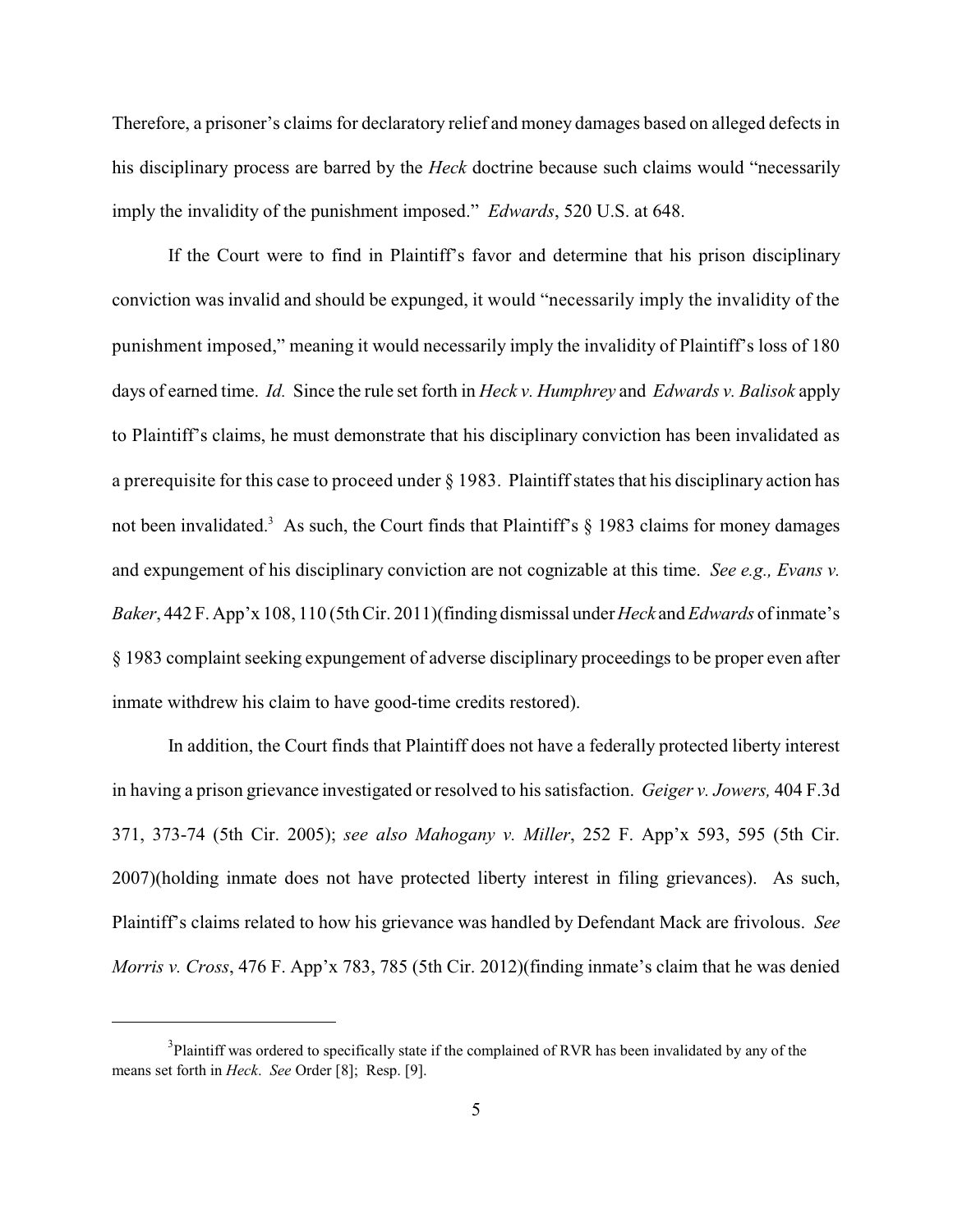adequate investigation into his grievance was properly dismissed as frivolous); *Staples v. Keffer*, 419 F. App'x 461, 463 (5th Cir. 2011)(finding prisoner "does not have a constitutional right to a grievance procedure at all" therefore claims that appeals within the prison system were "arbitrarily and capriciously denied" are not cognizable).

As a final point, the Court finds that Plaintiff is not entitled to relief under § 1983 based on his claim that MDOC policy and procedure was violated by the complained of rule violation report and resulting disciplinary process. These allegations, without more, simply do not rise to a level of constitutional deprivation. *See Guiden v. Wilson,* 244 F. App'x 980, 981 (5th Cir. 2009) (citing *Hernandez v. Estelle*, 788 F.2d 1154, 1158 (5th Cir 1986)) ("A violation of a prison rule by itself is insufficient to set forth a claim of a constitutional violation.").

# **III. Conclusion**

As discussed above, Plaintiff's habeas corpus claims will be dismissed from this § 1983 case without prejudice.<sup>4</sup> Plaintiff's  $\S$  1983 claims are dismissed as legally frivolous and for failure to state a claim pursuant to 28 U.S.C. § 1915 (e)(2)(B)(i) and (ii). The dismissal of Plaintiff's § 1983 claims are with prejudice until the *Heck* conditions are met. *See Johnson v. McElveen*, 101 F.3d 423, 424 (5th Cir. 1996)(finding claims are properly "dismissed with prejudice . . . until the *Heck* conditions are met").

Since Plaintiff's § 1983 claims are dismissed pursuant to the above-mentioned provisions of the Prison Litigation Reform Act, this dismissal will be counted as a "strike." If Plaintiff receives

 $^{4}$ The Court does not reach a determination of the viability of any possible habeas claims; nonetheless, the Clerk is directed to mail Plaintiff a packet of habeas corpus forms for state inmates challenging their imprisonment under 28 U.S.C. § 2254.

 $28 \text{ U.S.C. }$  § 1915(g) states "[i]n no event shall a prisoner bring a civil action or appeal a judgment in a civil action or proceeding under this section if the prisoner has, on 3 or more prior occasions, while incarcerated or